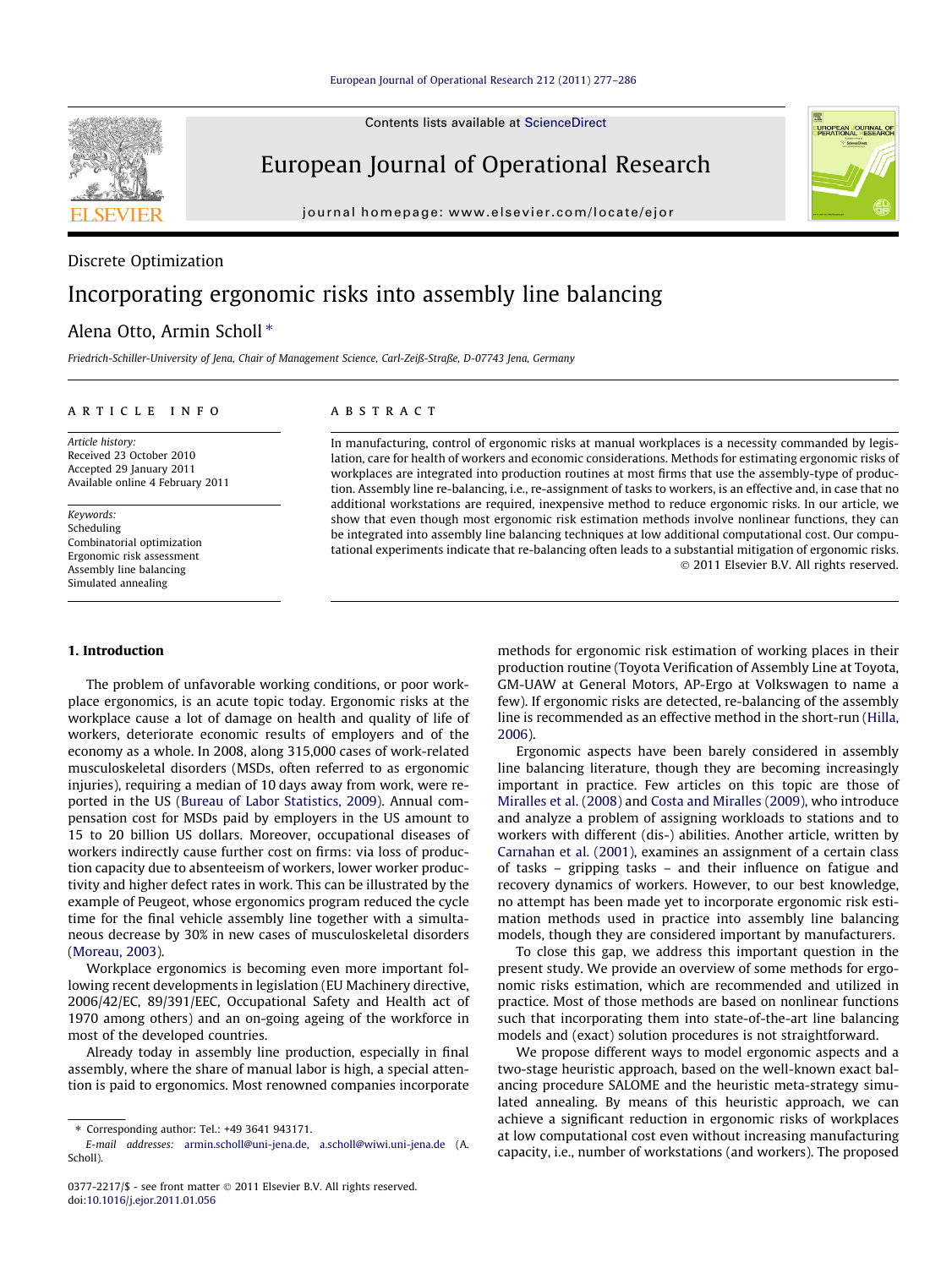two-stage heuristic approach, furthermore, allows for a controllable increase in manufacturing capacity considering the trade-off between increased costs from adding stations on the one hand and reduced ergonomic risks on the other hand.

We precede with an overview of ergonomics tools in Section 2. A line balancing problem incorporating ergonomic risk factors, ErgoSALBP, is described and modeled in Section [3](#page--1-0). In Section [4,](#page--1-0) we propose a two-stage heuristic, which is tested in comprehensive computational experiments in Section [5](#page--1-0). A discussion in Section [6](#page--1-0) concludes the paper.

#### 2. Methods for estimating ergonomic risks

In the mandatory Appendix D.1 to §1910.900 of ''Final Ergonomics Program Standard'', the [Occupational Safety and Health](#page--1-0) [Administration \(2000; OSHA for short\)](#page--1-0) provides a list of methods recommended for the estimation of ergonomic risks of workplaces. In this section, we provide a brief description of selected methods recommended by OSHA for application in assembly line production – the revised NIOSH (the National Institute for Occupational Safety and Health) equation and the job strain index; the method OCRA (OCcupational Repetitive Action) recommended by European Norms on repetitive actions [\(EN 1005-5, 2007\)](#page--1-0) and the EAWS (European Assembly Worksheet) method, which was created for and adapted by several European firms that employ an assembly production system.

Throughout the paper, we will use an example of an assembly line, the precedence graph for which is given in Fig. 1. The graph consists of  $n = 11$  tasks  $i = 1, \ldots, n$  with task times  $t_i$  to be executed on each workpiece at a workstation during the cycle time of  $c = 63$  seconds. Every task involves several actions of upper limbs, while some of them demand application of forces (see Table 1).

#### 2.1. Risk estimation for manual handling: revised NIOSH equation

The NIOSH equation was developed in 1981 by the National Institute for Occupational Safety and Health for risk estimation of working conditions, where manual handling activities are the main source of risk and lifting comprises more than 90% of manual handling activities [\(Waters et al., 1994](#page--1-0)).

The NIOSH equation communicates a lifting index LI that shows the relation of the current load weight to the recommended load weight limit:

$$
LI = \frac{\text{Load weight}}{\text{Recommended weight limit}} \tag{1}
$$

The higher the lifting index, the higher percentage of the workforce is likely to be under risk for developing low back pain. The recommended weight limit is calculated depending on lifting conditions TS, e. g. vertical travel distance of hands or degree of asymmetry in posture, and the frequency of lifting FM:

$$
Recommended weight limit = TS \cdot FM
$$
 (2)

The frequency multiplier FM is calculated based on the average number of lifts per minute. It takes into account the duration of



Fig. 1. Example of a precedence graph.

#### Table 1

Example of an assembly line. Task description for the right hand. Cycle time is 63 seconds.

| TaskNo. | Task time<br>(seconds) | Actions        | Posture                    | Average force, %<br>of max force<br>capacity (MFC) |
|---------|------------------------|----------------|----------------------------|----------------------------------------------------|
| 1       | 18                     | 8              | Hand grip (wide)           | 20%                                                |
| 2       | 6                      | 2              | Elbow flexion $> 60^\circ$ | 5%                                                 |
| 3       | 15                     | 5              | Elbow flexion $> 60^\circ$ | Insignificant                                      |
| 4       | 21                     | 6              | Elbow flexion $> 60^\circ$ | 10%                                                |
| 5       | 3                      | 5              | Hand grip (wide)           | 33%                                                |
| 6       | 6                      | $\overline{2}$ | Neutral posture            | 1 lifting of 17 kg                                 |
|         |                        |                |                            | (avg. force of $70\%)$                             |
| 7       | q                      | $\mathcal{L}$  | Neutral posture            | 1 lifting of 15 kg                                 |
|         |                        |                |                            | (avg. force of $40\%)$                             |
| 8       | 18                     | 3              | Dorsal flexion             | 20%                                                |
| 9       | 15                     | 4              | Neutral posture            | 33%                                                |
| 10      | 15                     | 3              | Dorsal flexion             | 25%                                                |
| 11      | 12                     | 11             | Dorsal flexion             | 10%                                                |
|         |                        |                |                            |                                                    |

| Table 2                                                                                   |  |  |
|-------------------------------------------------------------------------------------------|--|--|
| Frequency multiplier FM for 2–8 hours of continuous lifting and lift height $\geq 30$ cm. |  |  |

| Frequency: lifts/min $\leq 0.2$ 0.5 |      |  |                          | $\cdots$ |
|-------------------------------------|------|--|--------------------------|----------|
| <b>FM</b>                           | 0.85 |  | 0.81 0.75 0.65 0.55 0.45 | $\cdots$ |

the lifting activity, as well as the vertical height of the lift from the floor. In Table 2, we present frequency multipliers for 2–8 hours of continuous lifting and vertical lift height of 30 cm or more. TS considers task specific parameters and indicates the maximal recommended weight of the load that can be lifted by healthy workers under certain lifting conditions. For example, under the ergonomically most favorable lifting conditions (e. g. when the weight is held close to the body), TS is equal to 23 kg.

In our example, let us assume that tasks 6 and 7 are performed on the same station. The worker lifts – under ergonomically favorable lifting conditions – a 17 kg and a 15 kg load in each cycle of 63 seconds (see Table 1). The task specific parameter TS for both cases of lifting has the ideal value of 23 kg and the frequency multiplier FM for both cases is  $0.7557(60/63 = 0.9524$  lifts per minute, the value of FM is retrieved from Table 2 by interpolation). So, the recommended weight limit is 17.38 kg and the resulting lifting indices are 0.98 for task 6 and 0.86 for task 7.

In case of several lifting tasks, we compute the composite lifting index CLI as follows:

$$
CLI = LI11 + \left( LI1,22 - LI12 \right) + \left( LI1,2,33 - LI1,23 \right) + \cdots
$$
 (3)

 $L^{p'}_{1,...,i}$  is calculated for the lifting task j based on the cumulated frequency of the tasks 1,2,...,i. Tasks are numbered in non-increasing order of their individual lifting indices  $L^{p'}_j$ . Generally, composite  $CLI \leq 1$  is considered to be acceptable.

For a station load consisting of tasks 6 and 7, we get  $LI_1^1 = 0.98$ and  $LI_1^2 = 0.86$  as explained above as well as  $LI_{1,2}^2 = 0.99$ , which corresponds to two lifts of 15 kg in 63 seconds, so that the composite index CLI amounts to 1.11. Usually, this work load is considered unacceptable.

Similar Methods. Several other methods are constructed according to the logics of the revised NIOSH lifting equation, e.g., the Siemens method ([Bokranz and Landau, 2006\)](#page--1-0). Additionally, the Siemens lifting index takes into account FI, a factor that is dependent on demographic characteristics and fitness of the worker:

$$
LI = \frac{\text{Load weight}}{\text{Recommended weight limit}} = \frac{\text{Load weight}}{\text{FI} \cdot \text{FM} \cdot \text{TS}} \tag{4}
$$